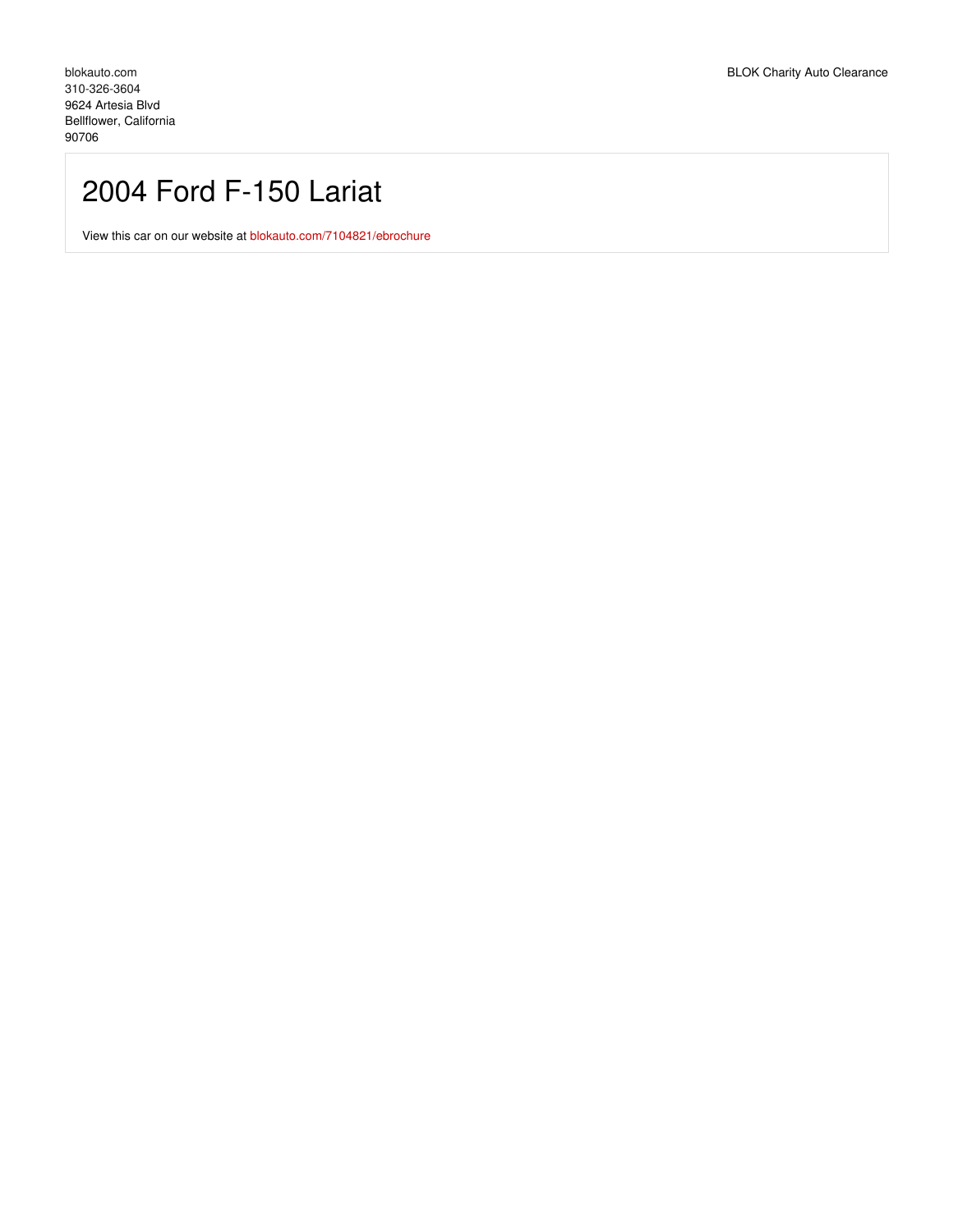

# Our Price **\$7,700**

## **Specifications:**

| Year:              | 2004                        |
|--------------------|-----------------------------|
| VIN:               | 1FTPW14564KD34889           |
| Make:              | Ford                        |
| Stock:             | 77121                       |
| <b>Model/Trim:</b> | F-150 Lariat                |
| Condition:         | Pre-Owned                   |
| Bodv:              | Pickup Truck                |
| Exterior:          | Aspen Green Metallic        |
| Engine:            | 5.4L (330) 3V EFI V8 ENGINE |
| Interior:          | Gray Leather                |
| Transmission:      | Auto                        |
| Mileage:           | 189,924                     |
| Economy:           | City 14 / Highway 18        |

**Please call or e-mail to check availability!!! All of our vehicles are available for purchase Monday through Sunday from 8:00am-5:00pm. Please note we do not offer any financing and/or payment plans of any kind. For more information, please call (310)-326-3604 and press 1 for the sales department. We are currently not having any auctions on Saturdays due to Covid 19.**

**WHEN CALLING THE SALES DEPARTMENT, PLEASE PROVIDE THE STOCK NUMBER FOR THE VEHICLE YOU ARE INTERESTED IN!!!**

**WE HAVE 300+ CARS AT OUR LOCATION!!! WE RECEIVE NEW CARS EVERY WEEK AND OUR WEBSITE IS UPDATED ON A DAILY BASIS!!!**

**VISIT [WWW.BLOKAUTO.COM](http://www.blockauto.com) TO SEE OUR FULL INVENTORY!!!**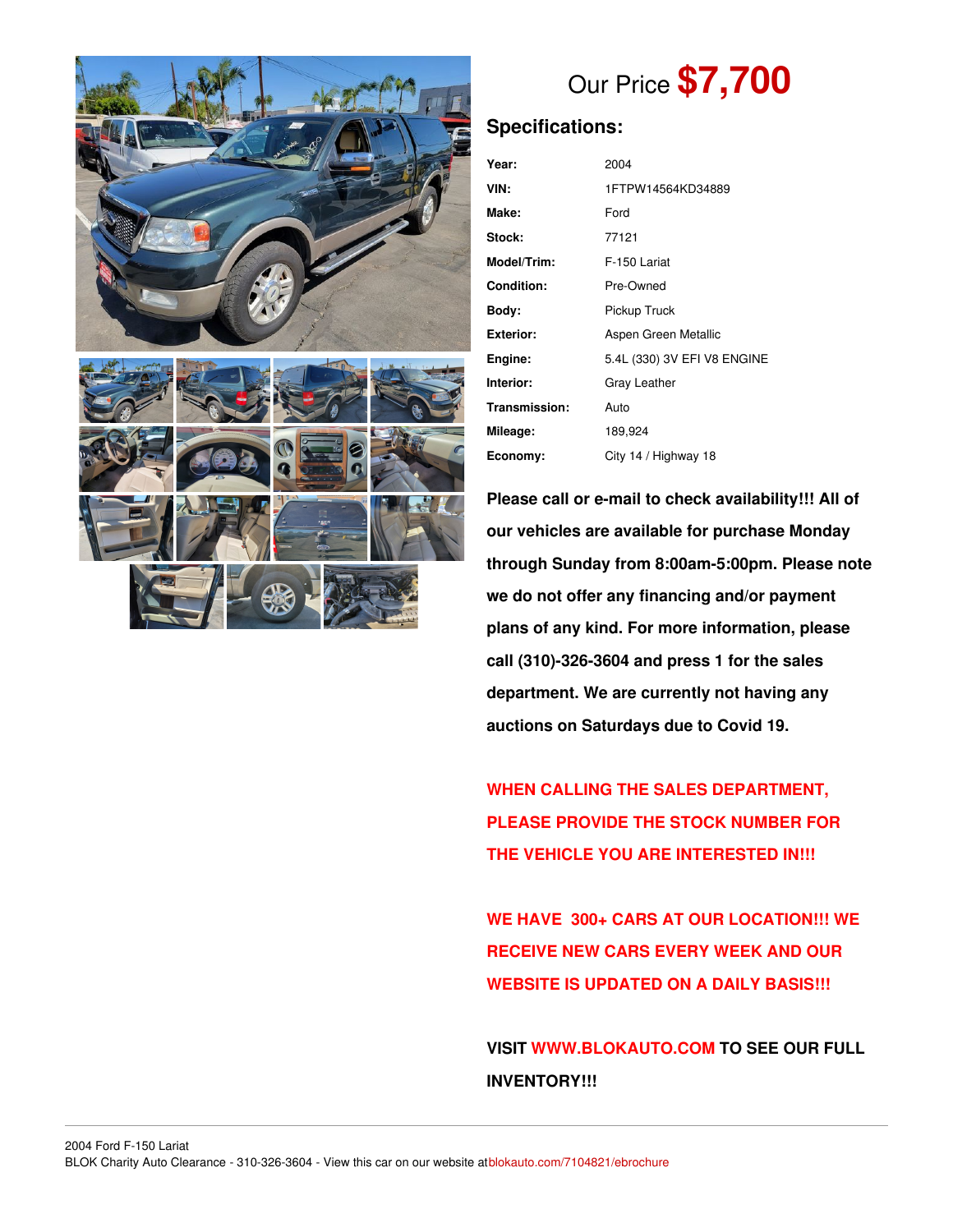

#### 2004 Ford F-150 Lariat

BLOK Charity Auto Clearance - 310-326-3604 - View this car on our website at[blokauto.com/7104821/ebrochure](https://blokauto.com/vehicle/7104821/2004-ford-f-150-lariat-bellflower-california-90706/7104821/ebrochure)

## **Installed Options**

#### **Interior**

- (2) instrument panel cupholders- (2) rear cupholders- Color-coordinated carpet
- Color-keyed carpeted unique front/rear floor mats- Delayed accessory pwr
- Display center-inc: warning messages & text functions Dome light
- Driver & front passenger illuminated covered visor vanity mirrors
- Driver & passenger side A-pillar grab handles Driver-side keypad entry
- Electronic AM/FM stereo radio w/single CD player & clock
- Electronic automatic temperature control (EATC) air conditioning
- Fade-to-off interior lighting- Front pwr point
- Gauges-inc: voltmeter, oil pressure, engine coolant temp, speedometer & odometer
- Glove box- HomeLink universal garage door opener
- Leather trimmed 40/20/40 split bench front seat w/manual driver & passenger lumbar
- Leather-wrapped color coordinated steering wheel
- Message center/trip computer-inc: display center features plus distance to empty, engine oil life, avg. fuel economy, multiple language display choices & temperature readout options
- Outside temperature gauge & compass- Overhead storage system-inc: large storage bin
- Pwr adjustable pedals- Pwr door locks- Pwr driver seat
- Pwr first row windows w/driver side one-touch down- Pwr second row windows
- Rear dome lamp- Rear pwr point- Rear window defogger
- Remote keyless entry w/(2) fobs, illuminated entry & panic button
- Second row grab handles- SecuriLock anti-theft ignition (PATS)
- Self-dimming inside rearview mirror- Speed control
- Steering wheel mounted audio & climate controls- Tachometer- Tilt steering column
- Vinyl 60/40 flip-up rear split bench seat

#### **Exterior**

- (4) full-size doors- Autolamp, automatic on/off headlamps- Black door & tailgate handles
- Body color wheel lip moldings- Brushed nickel "honeycomb" grille insert
- Cargo lamp, integrated w/high mount stop light